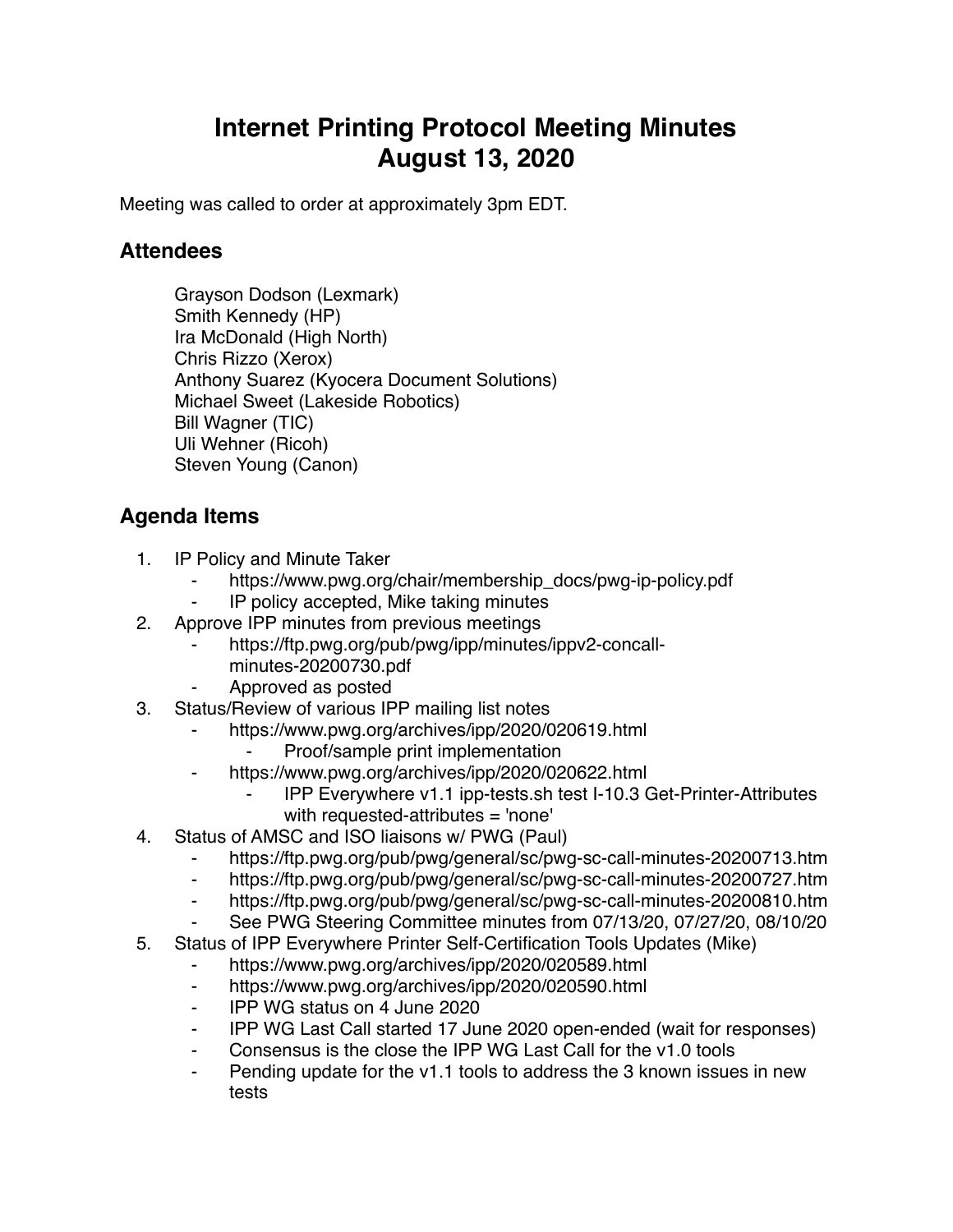- Schedule Approval for IPP Everywhere v1.0 and v1.1 Tools in Q3 2020 6. Review IPP WG slides for PWG August F2F (Mike)
	- https://ftp.pwg.org/pub/pwg/ipp/slides/ipp-wg-agenda-august-20d1.pdf
	- ⁃ https://ftp.pwg.org/pub/pwg/ipp/slides/ipp-wg-agenda-august-20d1.pptx
	- ⁃ IPP WG to review on 08/13/20 align w/ published F2F schedule items
	- ⁃ Action: Ira to post a first draft of new IPP WG charter
	- Slide 8: Missing paren
	- Slide 9: Note 1.0 update 5 tools released and approved, 1.1 update 1 under development
	- ⁃ Slide 10: 5100.9 has a pending issue regarding printer-alert/-description (when there are no alerts)
		- Action: Chris to file errata against 5100.9 concerning what to do about printer-alert when there are no alerts
	- Slide 11: Note approval of 1.0 and Get-Printer-Attributes issues for 1.1
	- ⁃ Add slide 12: IPP Everywhere Value Proposition Slides
	- Add slide 13: OP GSoC 2020
	- Slide 15: Mike and Cihian to coordinate content
	- Slide 21: Update list of changes, add proof-copies and job-release-action, Q4 2020
	- ⁃ Slide 26: Q1 2021
	- Slides 28-30: Copy updates from plenary deck, add another slide talking about focus on metadata vs. 3D formats (citing continued evolution of PDF, 3MF, etc.)
		- Slide 33: Update milestones accordingly
- 7. Status of Updates to IPP System Service / INFRA for Cloud (Cihan, Mike)
	- https://www.pwg.org/archives/ipp/2020/020540.html
		- ⁃ https://ftp.pwg.org/pub/pwg/ipp/minutes/ippv2-f2f-minutes-20200506.pdf
		- ⁃ PWG discussion at PWG/OP Virtual F2F on 05/06/20
		- ⁃ IPP WG status 18 June 2020
		- ⁃ Cihan plans to continue PWG participation as an individual
		- Schedule IPP Registration in Q3/Q4 2020
- 8. Status of IPP Enterprise Printing Ext v2.0 (Smith)
	- https://ftp.pwg.org/pub/pwg/ipp/wd/wd-ippepx20-20200630-rev.pdf
	- ⁃ https://www.pwg.org/archives/ipp/2020/020585.html
	- ⁃ https://www.pwg.org/archives/ipp/2020/020576.html
	- ⁃ Interim draft for a Candidate Standard
	- ⁃ IPP WG review on 07/30/20 stopped at end of section 6.3.5
	- Schedule Prototype draft in Q3/Q4 2020
- 9. Status of recent IPP Wiki Pages (Mike)
	- https://github.com/istopwg/ippsample/wiki/IPP-Everywhere-Value-Proposition-Discussion-Points
		- ⁃ IPP Everywhere Value Proposition Discussion Points
			- Action: Mike, Ira, and Smith to develop IPP Everywhere value proposition content
- 10. Status of various IPP documents (All)
	- Job Accounting for IPP v1.0 (Mike)
		- ⁃ https://ftp.pwg.org/pub/pwg/ipp/wd/wd-ippaccounting10-20200608-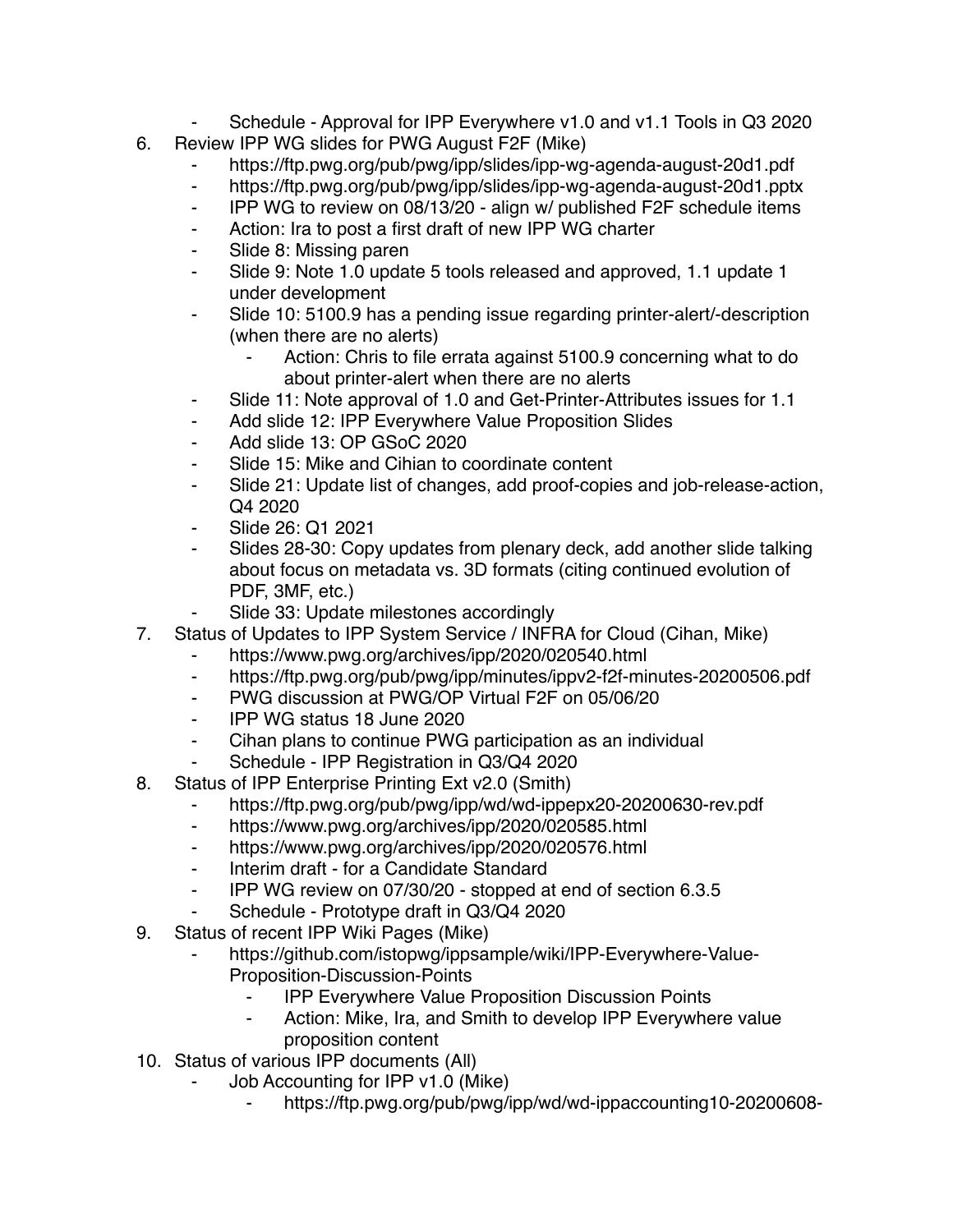rev.pdf

- ⁃ Interim draft for a Best Practice
- ⁃ IPP WG review on 07/16/20
- Schedule Prototype draft in Q3/Q4 2020
- **IPP Production Printing Ext v2.0 (Mike)** 
	- https://ftp.pwg.org/pub/pwg/ipp/wd/wd-ippppx20-20200429-rev.pdf
	- ⁃ Prototype draft for a Candidate Standard
	- ⁃ PWG Review at PWG/OP Virtual F2F on 05/08/20
	- ⁃ Just waiting on prototyping in ippsample
		- Schedule Stable draft in Q3/Q4 2020
- **IPP Driverless Printing Extensions v2.0 (Smith)** 
	- ⁃ https://ftp.pwg.org/pub/pwg/ipp/wd-ippnodriver20-20200204-rev.pdf
	- ⁃ Interim draft for a Candidate Standard
	- ⁃ PWG Review at PWG/OP Virtual F2F on 05/08/20
	- Schedule Prototype draft in Q3/Q4 2020
- ⁃ IPP Encrypted Jobs and Documents v1.0 (Mike/Smith)
	- ⁃ https://ftp.pwg.org/pub/pwg/ipp/wd/wd-ipptrustnoone10-20200218 rev.pdf
	- Prototype draft for a Candidate Standard
	- ⁃ PWG F2F review on 6 February 2020
	- Schedule Stable draft in Q3/Q4 2020
- 11. Open Printing update (Ira)
	- https://openprinting.github.io
	- ⁃ https://developers.google.com/open-source/gsoc
	- ⁃ OP website is now live w/ IPP Everywhere logo and GSoC 2019/2020 info
	- ⁃ OP monthly calls on 03/17/20, 04/07/20 and upcoming 05/12/20
	- GSoC 2020 Timeline (\*updated)
		- ⁃ DONE 30 April\* Student Project selections due from Org Admins
		- ⁃ DONE 4 May\* Accepted student projects announced
		- ⁃ DONE 1 June\* Coding officially begins!
		- DONE 29 June\* Mentors and students can begin submitting Phase 1 evaluations
		- DONE 3 July\* Phase 1 Evaluation deadline
		- ⁃ DONE 27 July\* Mentors and students can begin submitting Phase 2 evaluations
		- DONE 31 July\* Phase 2 Evaluation deadline
		- 24-31 August\* Final week: Students submit final work and mentor evaluations
		- ⁃ 31 August to 7 September\* Mentors submit final student evaluations
		- ⁃ 8 September\* Final results of Google Summer of Code 2020 announced

## **Next Steps / Open Actions**

• PWG F2F sessions on August 18-20, 2020